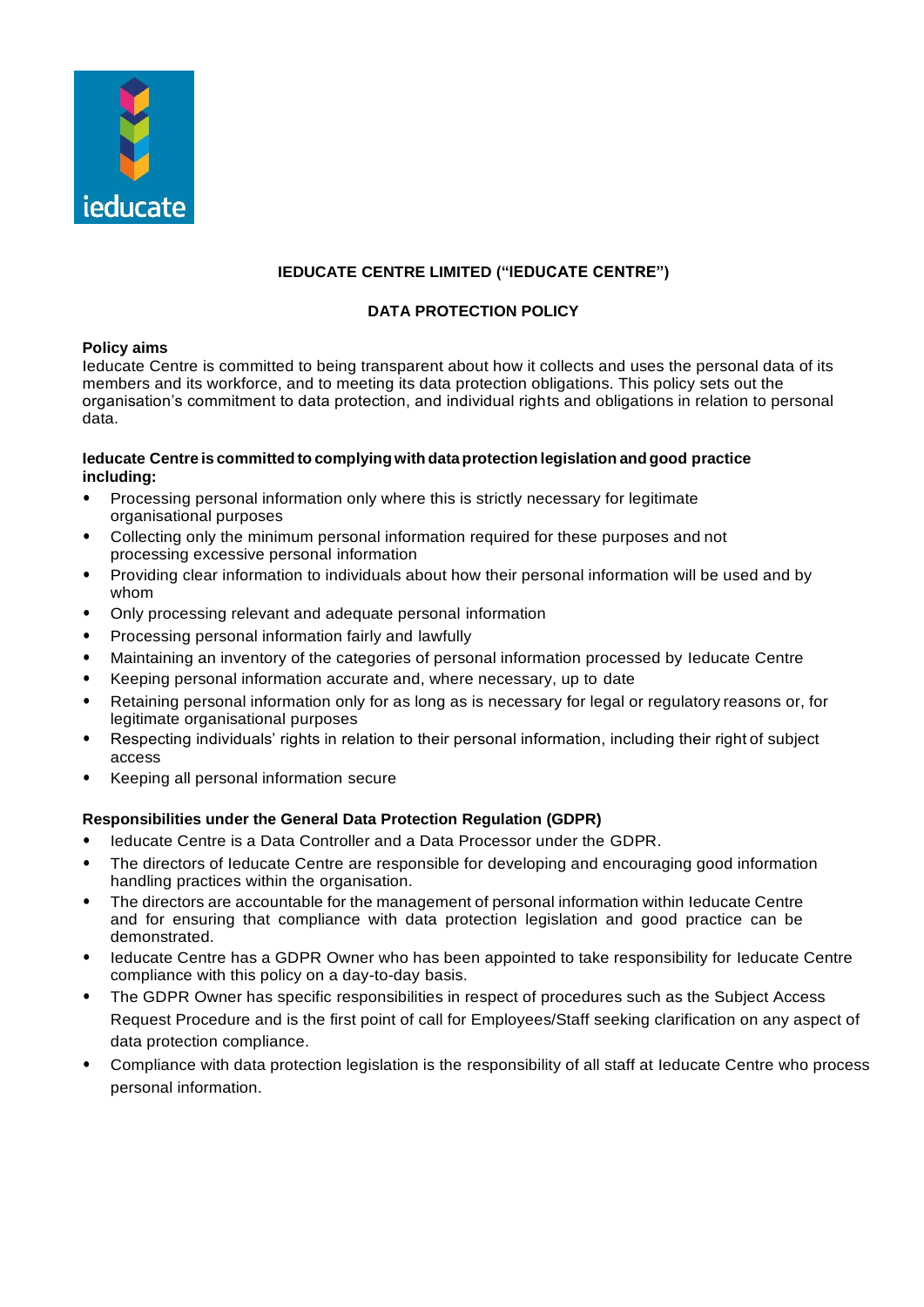## **WhenyouexpressinterestinIeducate Centreandbookafreetrialsession,wewillcollect and process the following data from you:**

- your name;
- email address which will be used to send you a confirmation email
- contact telephone numbers which will be used to send you a confirmation SMS and confirmation call
- child's name, age, school and reason for interest in tuition

## **When you join Ieducate Centre, we will collect and process the following data from you:**

- Parent/Guardian's name, postal and email address, contact phone numbers
- Membership payer's name, postal and email address, contact phone numbers (if not parent/ guardian)
- Emergency contact's names and phone numbers
- Child/ren's name, age, date of birth and school
- Information about any medical conditions, allergies or Special Educational Needs of child/ren

Members should notify Ieducate Centre of any changes in circumstances to enable personal records to be updated accordingly.

## **Who will your personal information be shared with?**

If we are obliged to disclose personal data by law, or if the disclosure is necessary for purposes of national security, taxation and criminal investigation or to safeguard your child, we will do so. In some circumstances, you may not be notified first.

## **What happens with my data when my membership ends and how is it retained?**

- Upon cancellation of membership, your data will be stored safely and securely. We will retain your personal data for a minimum of 2 years and a maximum of 3 years following cancellation of your membership to comply with relevant safeguarding bodies regulations.
- Accident/Incident reports and Administration of Medication records will be kept indefinitely.
- Registers of attendance will be kept for 3 years.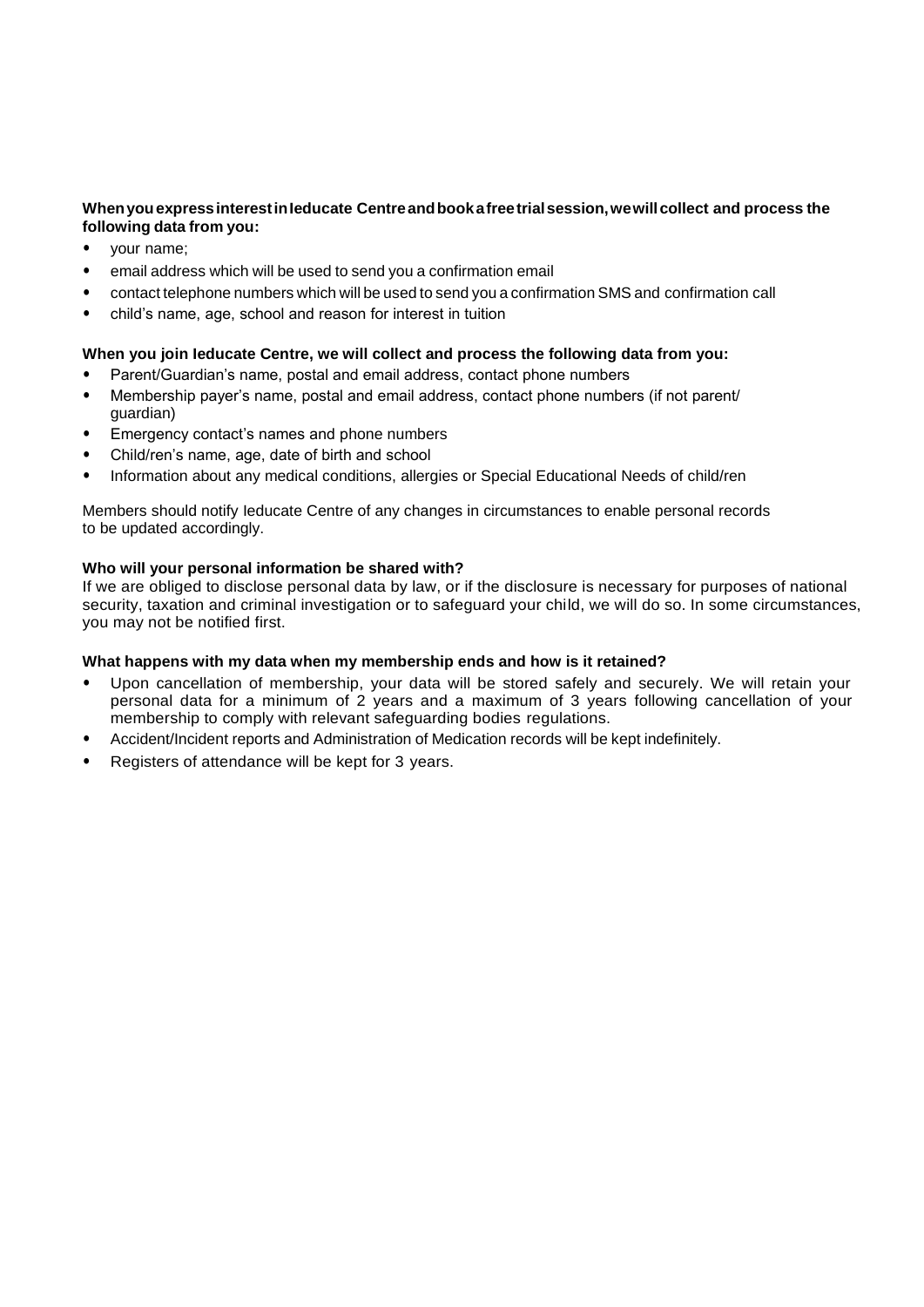### **Data protection principles**

All processing of personal data must be done in accordance with the following data protection principles of the Regulation, and Ieducate Centre's policies and procedures are designed to ensure compliance with them. These are:

## **1.Personal data must be processed lawfully, fairly and transparently**

The GDPR introduces the requirement for transparency whereby the controller has transparent and easily accessible policies relating to the processing of personal data and the exercise of individuals' "rights and freedoms". Information must be communicated to the data subject in an intelligible form using clear and plain language.

The specific information that must be provided to the data subject must as a minimum include:

- the contact details of the Data Protection Officer, where applicable
- the purposes of the processing for which the personal data are intended as well as the legal basis for the processing
- the period for which the personal data will be stored
- the existence of the rights to request access, rectification, erasure or to object to the processing
- the categories of personal data concerned
- the recipients or categories of recipients of the personal data, where applicable
- any further information necessary to guarantee fair processing

### **2.Personaldatacanonlybe collectedforspecified, explicit andlegitimatepurposes**

Data obtained for specified purposes must not be used for a purpose that differs from those formally notifiedtothe InformationCommissioneraspartofIeduate Centre'sGDPRregistration.

#### **3.Personal data must be adequate,relevant and limited to what is necessary for processing**

- The GDPR Owner is responsible for ensuring that information, which is not strictly necessary for the purpose for which it is obtained, is not collected.
- All data collection forms (electronic or paper-based), including data collection requirements in new information systems, must be approved by the GDPR Owner.
- The GDPR Owner will ensure that, on an annual basis all data collection methods are reviewed to ensure that collected data continues to be adequate, relevant and not excessive.

#### **4.Personal data must be accurate and kept up to date**

- Data that is kept for a long time must be reviewed and updated as necessary. No data should be kept unless it is reasonable to assume that it is accurate.
- Members should notify Ieducate Centre of any changes in circumstance to enable personal records to be updated accordingly.
- It is the responsibility of staff at Ieducate Centre to ensure that data held by Ieducate Centre is accurate and up-to-date. Completion of an appropriate registration or application form
- etc. will be taken as an indication that the data contained therein is accurate at the date of submission.

### **5.Personaldatamustbekeptinaformsuchthatthedatasubjectcanbeidentifiedonlyas long as is necessary for processing**

- Where personal data is retained beyond the processing date, it will be pseudonymised in order to protect the identity of the data subject in the event of a data breach.
- Personal data will be retained in line with the retention of records procedure and, once its retention date is passed, it must be securely destroyed as set out in this procedure.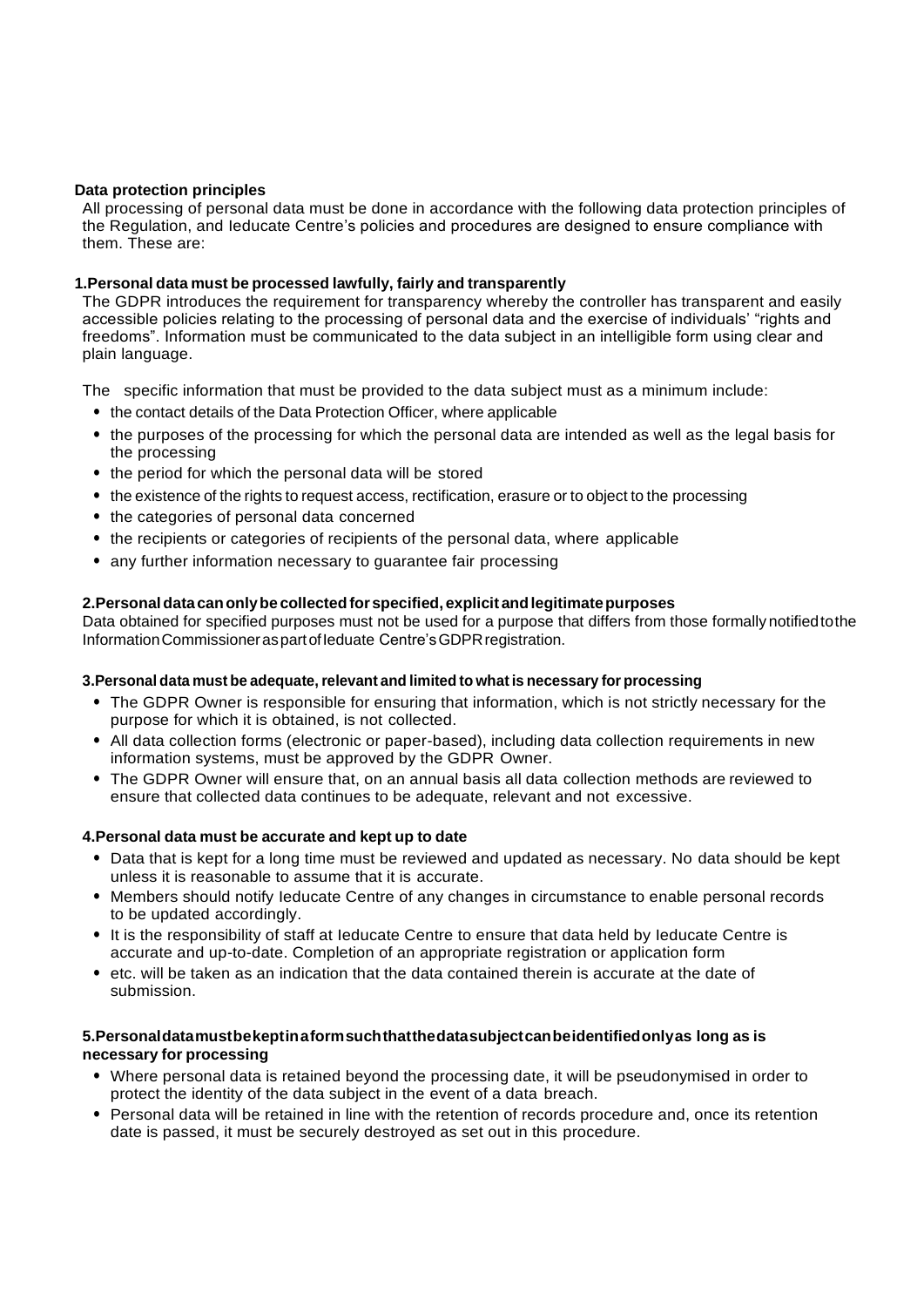## **6.Personal data must be processed in a mannerthat ensures its security**

- Appropriate technical and organisational measures shall be taken against unauthorised or unlawful processing of personal data and against accidental loss or destruction of, or damage to, personal data.
- These controls have been selected on the basis of identified risks to personal data, and the potential for damage or distress to individuals whose data is being processed.
- Personal data shall not be transferred to a country or territory outside the European Union unless that country or territory ensures an adequate level of protection for the 'rights and freedoms' of data subjects in relation to the processing of personal data.
- The transfer of personal data outside of the EU is prohibited unless one or more of the specified safeguards or exceptions apply.

## **7.Accountability**

The GDPR introduces the principle of accountability which states that the controller is not only responsible for ensuring compliance but for demonstrating that each processing operation complies with the requirements of the GDPR.

Specifically, controllers are required to maintain necessary documentation of all processing operations, implement appropriate security measures, perform DPIAs (Data Processing Impact Assessment), comply with requirements for prior notifications, or approval from supervisory authorities and appoint a Data Protection Officer if required.

## **8.Data subjects' rights**

Data subjects have the following rights regarding data processing, and the data that is recorded about them:

- To make subject access requests regarding the nature of information held and to whom it has been disclosed.
- To prevent processing likely to cause damage or distress.
- To prevent processing for purposes of direct marketing.
- To be informed about the mechanics of automated decision-taking process that will significantly affect them.
- Not to have significant decisions that will affect them taken solely by automated process.
- To sue for compensation if they suffer damage by any contravention of the GDPR.
- To take action to rectify, block, erased, including the right to be forgotten, or destroy inaccurate data.
- To request the ICO to assess whether any provision of the GDPR has been contravened.
- The right for personal data to be provided to them in a structured, commonly used and machinereadable format, and the right to have that data transmitted to another controller.
- The right to object to any automated profiling without consent.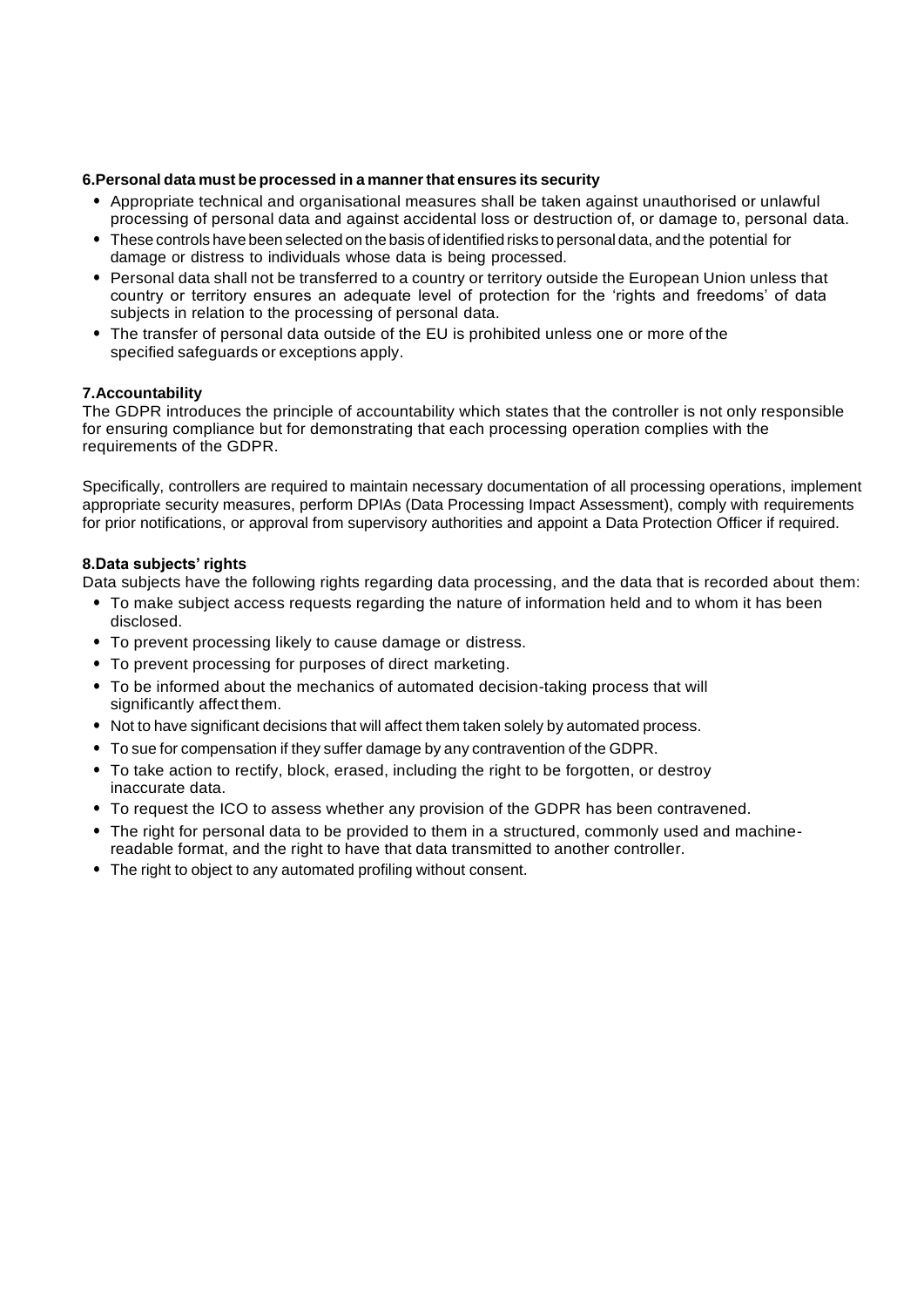### **9.Right to be forgotten**

Data Subjects who wish to exercise their right to be forgotten can request this by contacting [info@ieducatecentre.com.](mailto:info@ieducatecentre.com.) However, due to our Ofsted/Care Inspectorate registration, we are required to keep the following data for 2 years following cancellation of membership:

- The name, home address and date of birth of each member. The name, home address and telephone number of a parent/guardian/carer of each member
- A daily record of the names of the children and their hours of attendance.
- The right to be forgotten can be exercised after this 2 year period of non-membership. For any Data Subject who did not become a member of Ieducate Centre, a request for the right to be forgotten will be completed within 30 days.

#### **10.Complaints**

Data Subjects who wish to complain to Ieducate Centre about how their personal information has been processed may lodge their complaint directly with the GDPR Owner by email to info@ieducatecentre.com.

Data subjects may also complain directly to the supervisory authority.

### **11.Consent**

Ieducate Centre understands 'consent' to mean that it has been explicitly and freely given, specific, informed and unambiguous indication of the data subject's wishes by which he or she by statement, or by a clear affirmative action, signifies agreement to the processing of personal data relating to him or her. The consent of the data subject can be withdrawn at any time.

#### **12.Security of data**

AllEmployees/Staff are responsible for ensuring that anypersonal datawhich Ieducate Centre holds and for which they are responsible, is kept securely and is not under any conditions disclosed to any third party unless that third party has been specifically authorised to receive that information and has entered into a confidentiality agreement. Care must be taken to ensure that PC screens and terminals are not visible except to authorised Employees/Staff. Manualrecords may not be left where they can be accessed by unauthorised personnel and may not be removed from business premises without explicit authorisation. As soon as manual records are no longer required for day-to-day membership support, they should be archived. Personal data may only be deleted or disposed of in line with the Data Retention Procedure. Manual records that have reached their retention date are to be shredded and disposed of as 'confidential waste'.

#### **13.Rights of access todata**

Data subjects have the right to access any personal data (i.e. data about them) which is held in electronic format and manual records which form part of a relevant filing system.

#### **14.Disclosure of data**

Ieducate Centre must ensure that personal data is not disclosed to unauthorised third parties which includes family members, friends, government bodies. Ieducate Centre will only disclose and discuss personal data with the Primary contact.